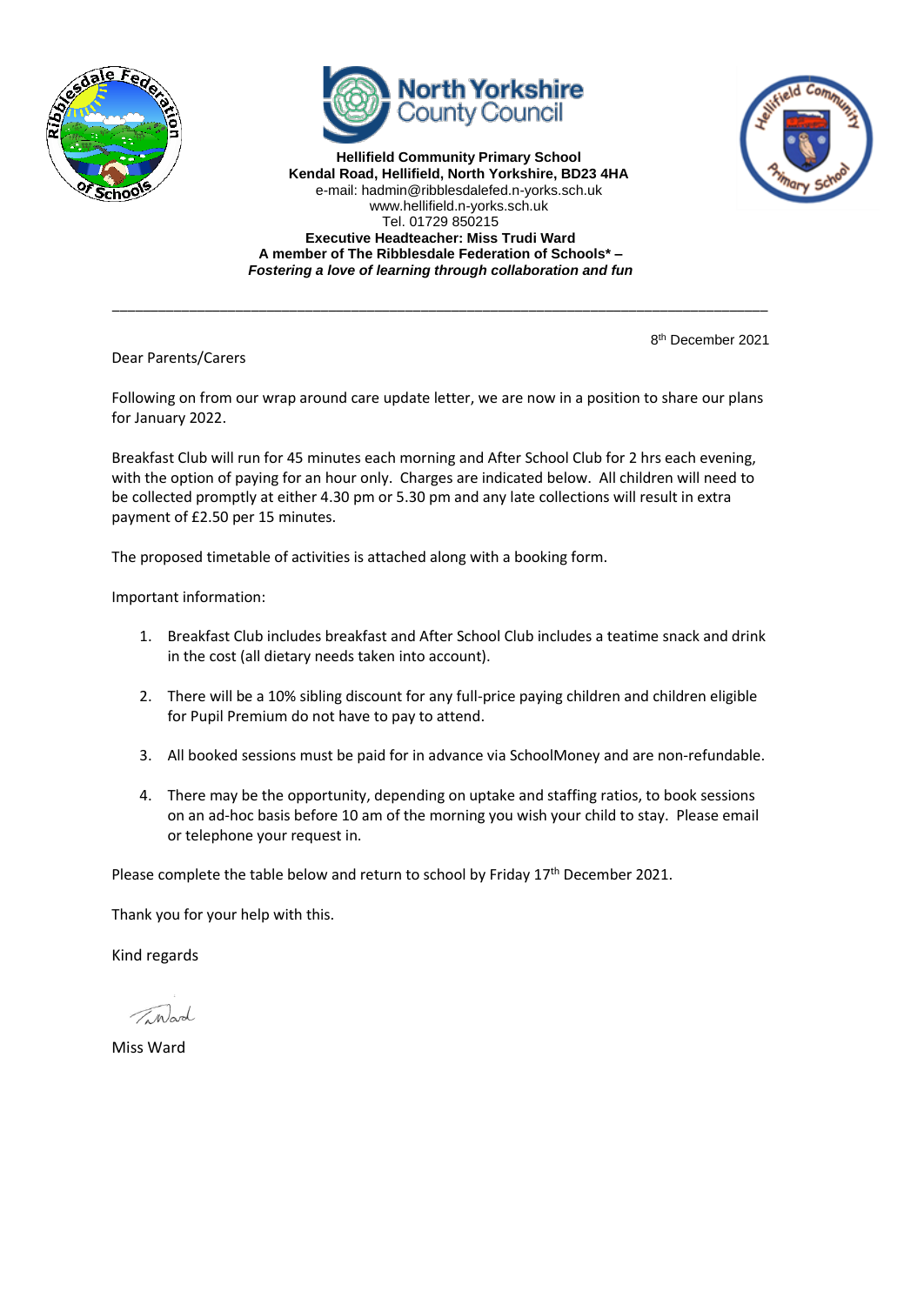## **BREAKFAST AND AFTER SCHOOL CARE TIMETABLE AT HELLIFIELD PRIMARY SCHOOL**

| <b>MONDAY</b>                                                                                                                                                                                                                            | <b>TUESDAY</b>                                                                                                                                                                                                                             | <b>WEDNESDAY</b>                                                                                                                                                                                                                           | <b>THURSDAY</b>                                                                                                                                                                                                                       | <b>FRIDAY</b>                                                                                                                                   |
|------------------------------------------------------------------------------------------------------------------------------------------------------------------------------------------------------------------------------------------|--------------------------------------------------------------------------------------------------------------------------------------------------------------------------------------------------------------------------------------------|--------------------------------------------------------------------------------------------------------------------------------------------------------------------------------------------------------------------------------------------|---------------------------------------------------------------------------------------------------------------------------------------------------------------------------------------------------------------------------------------|-------------------------------------------------------------------------------------------------------------------------------------------------|
| $8.00 - 8.45$ AM                                                                                                                                                                                                                         | $8.00 - 8.45$ AM                                                                                                                                                                                                                           | $8.00 - 8.45$ AM                                                                                                                                                                                                                           | $8.00 - 8.45$ AM                                                                                                                                                                                                                      | $8.00 - 8.45$ AM                                                                                                                                |
| Indoor or outdoor activities                                                                                                                                                                                                             | Indoor or outdoor activities                                                                                                                                                                                                               | Indoor or outdoor activities                                                                                                                                                                                                               | Indoor or outdoor activities                                                                                                                                                                                                          | Indoor or outdoor activities                                                                                                                    |
| BREAKFAST - fruit juice, milk or                                                                                                                                                                                                         | BREAKFAST - fruit juice, milk or                                                                                                                                                                                                           | BREAKFAST - fruit juice, milk or                                                                                                                                                                                                           | BREAKFAST - fruit juice, milk or                                                                                                                                                                                                      | BREAKFAST - fruit juice, milk or                                                                                                                |
| water. Cereal or Toast with                                                                                                                                                                                                              | water. Cereal or Toast with                                                                                                                                                                                                                | water. Cereal or Toast with                                                                                                                                                                                                                | water. Cereal or Toast with                                                                                                                                                                                                           | water. Cereal or Toast with                                                                                                                     |
| selection of fruit.                                                                                                                                                                                                                      | selection of fruit.                                                                                                                                                                                                                        | selection of fruit.                                                                                                                                                                                                                        | selection of fruit.                                                                                                                                                                                                                   | selection of fruit.                                                                                                                             |
| <b>MONDAY</b>                                                                                                                                                                                                                            | <b>TUESDAY</b>                                                                                                                                                                                                                             | <b>WEDNESDAY</b>                                                                                                                                                                                                                           | <b>THURSDAY</b>                                                                                                                                                                                                                       | <b>FRIDAY</b>                                                                                                                                   |
| $3.30 - 4.30/5.30$                                                                                                                                                                                                                       | $3.30 - 4.30/5.30$                                                                                                                                                                                                                         | $3.30 - 4.30 / 5.30$                                                                                                                                                                                                                       | $3.30 - 4.30/5.30$                                                                                                                                                                                                                    |                                                                                                                                                 |
| After school care and activities<br>Homework club<br>Outdoor play (weather<br>permitting)<br>TEA - juice, milk or water.<br>Toast/crumpet/muffin with<br>topping (beans/egg/spaghetti<br>hoops) or sandwich/selection of<br>fruit or veg | After school care and activities<br>Table top games<br>Outdoor play (weather<br>permitting)<br>TEA - juice, milk or water.<br>Toast/crumpet/muffin with<br>topping (beans/egg/spaghetti<br>hoops) or sandwich/selection of<br>fruit or veg | After school care and activities<br>Arts and Crafts<br>Outdoor play (weather<br>permitting)<br>TEA - juice, milk or water.<br>Toast/crumpet/muffin with<br>topping (beans/egg/spaghetti<br>hoops) or sandwich/selection of<br>fruit or veg | After school care and activities<br>Lego/iPads<br>Outdoor play (weather<br>permitting)<br>TEA - juice, milk or water.<br>Toast/crumpet/muffin with<br>topping (beans/egg/spaghetti<br>hoops) or sandwich/selection of<br>fruit or veg | We do not currently run After<br>School Club on Fridays due to lack<br>of interest.<br>If this is a service you require,<br>please let us know. |

**AFTER SCHOOL SESSIONS RUN FROM 3.30 – 4.30 OR 3.30 – 5.30. LATE COLLECTIONS WILL RESULT IN EXTRA PAYMENT OF £2.50 PER 15 MINUTES**